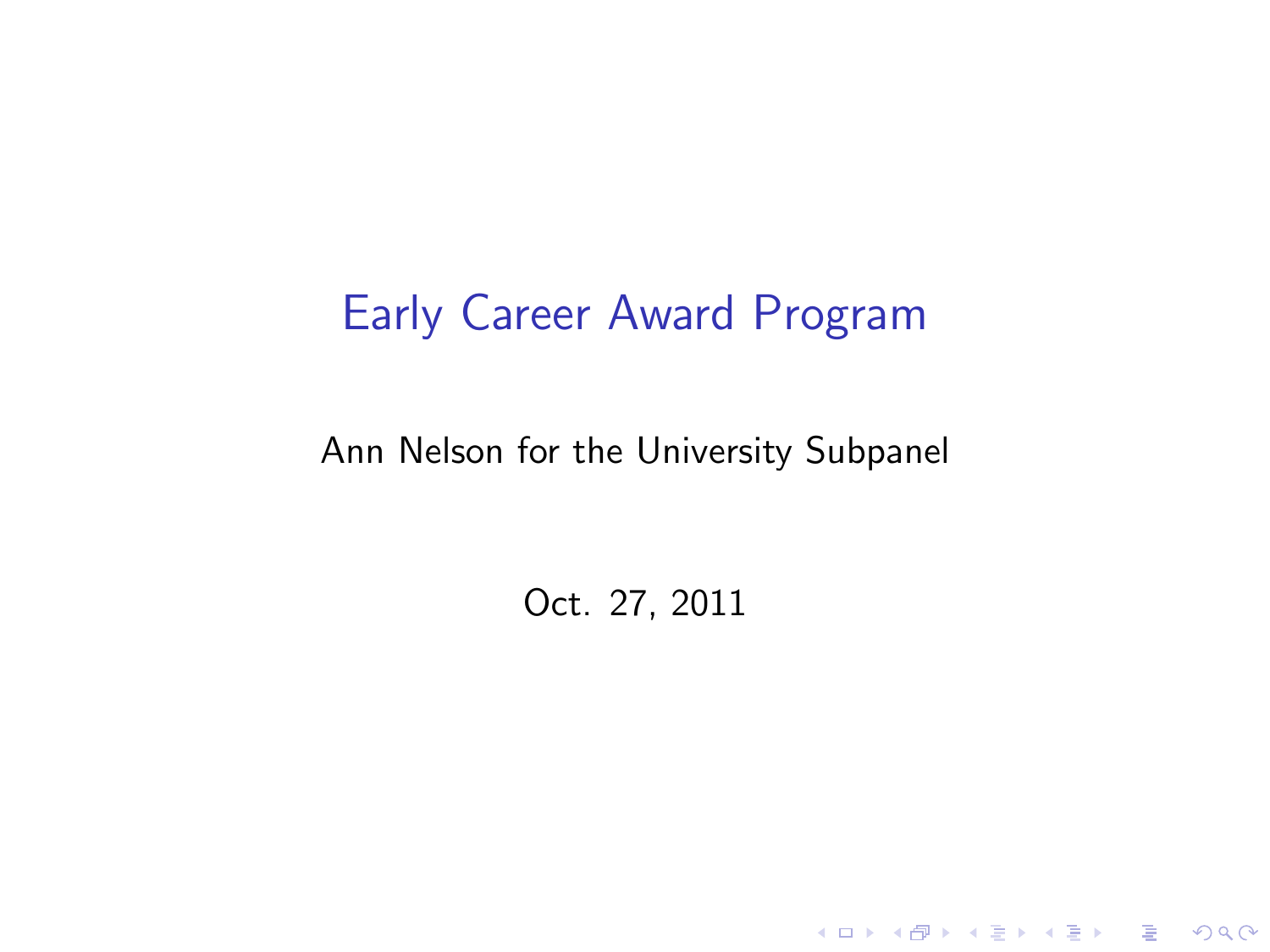The EC program is the main entry point to long term funding for untenured university faculty (as well as permanent lab researchers).

EC works in two ways

- 1. Successful candidates receive DOE support
- 2. Reviews of unsuccessful candidates give guidance for future proposals and, in some cases, may allow the candidate to be added to an existing grant or funded by other means.

4 D > 4 P + 4 B + 4 B + B + 9 Q O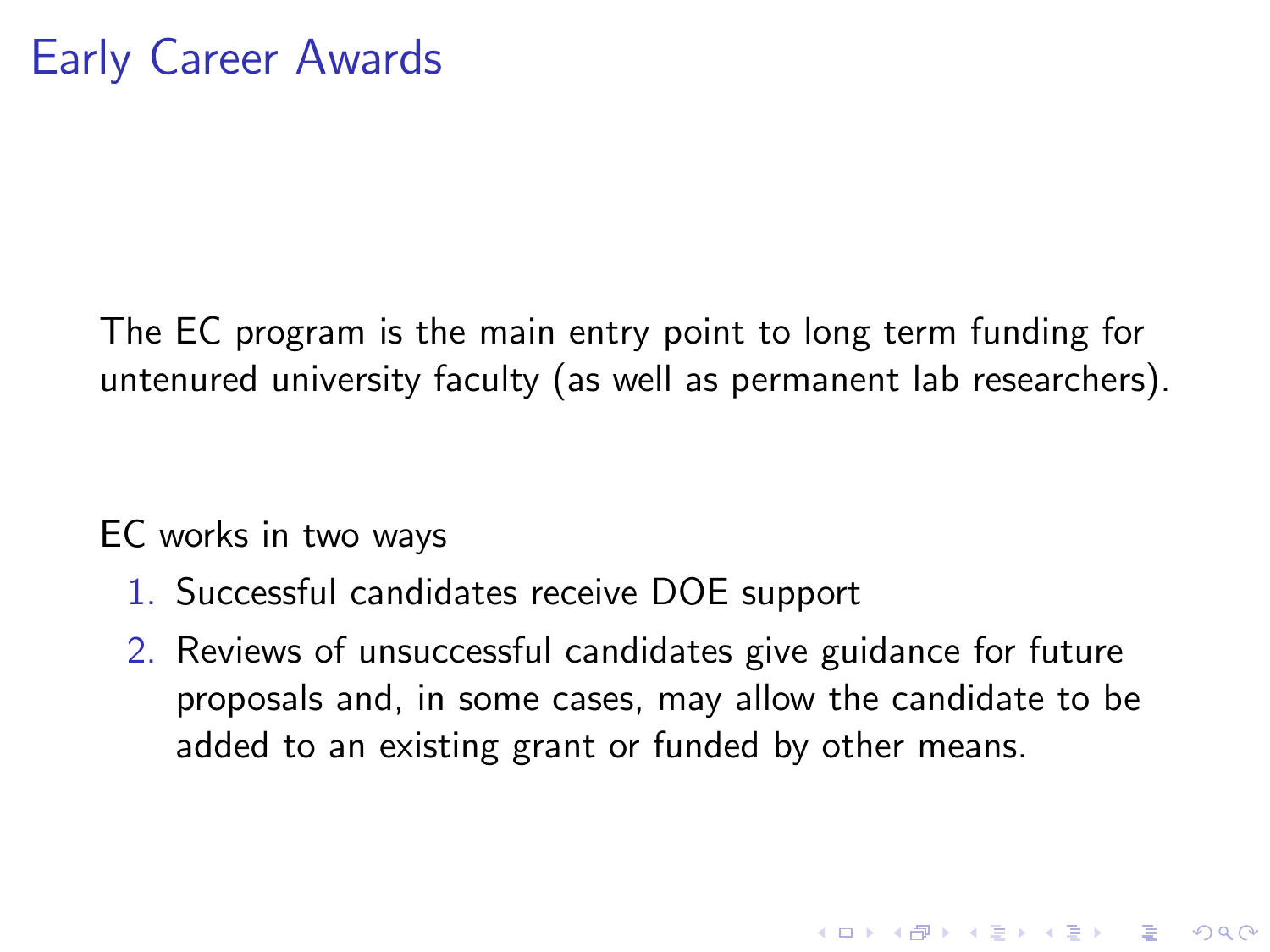#### Eligibility and level of support

Must be within ten years of Ph.D.

Untenured tenure track faculty at a university ( $\sim$  \$150,000/yr minimum)

or

Permanent, non-post doctoral staff at US National Lab ( $\sim$ \$500,000/yr minimum, includes overheaded salary)

Like a normal grant, but requires a preproposal (due Sept. 1, 2011) that are encouraged or discouraged (Oct. 2011). Proposal due Nov. 29, 2011. Panel meets in January, awards announced in spring.

http://science.energy.gov/ /media/early-career/pdf/FAQ FY12.pdf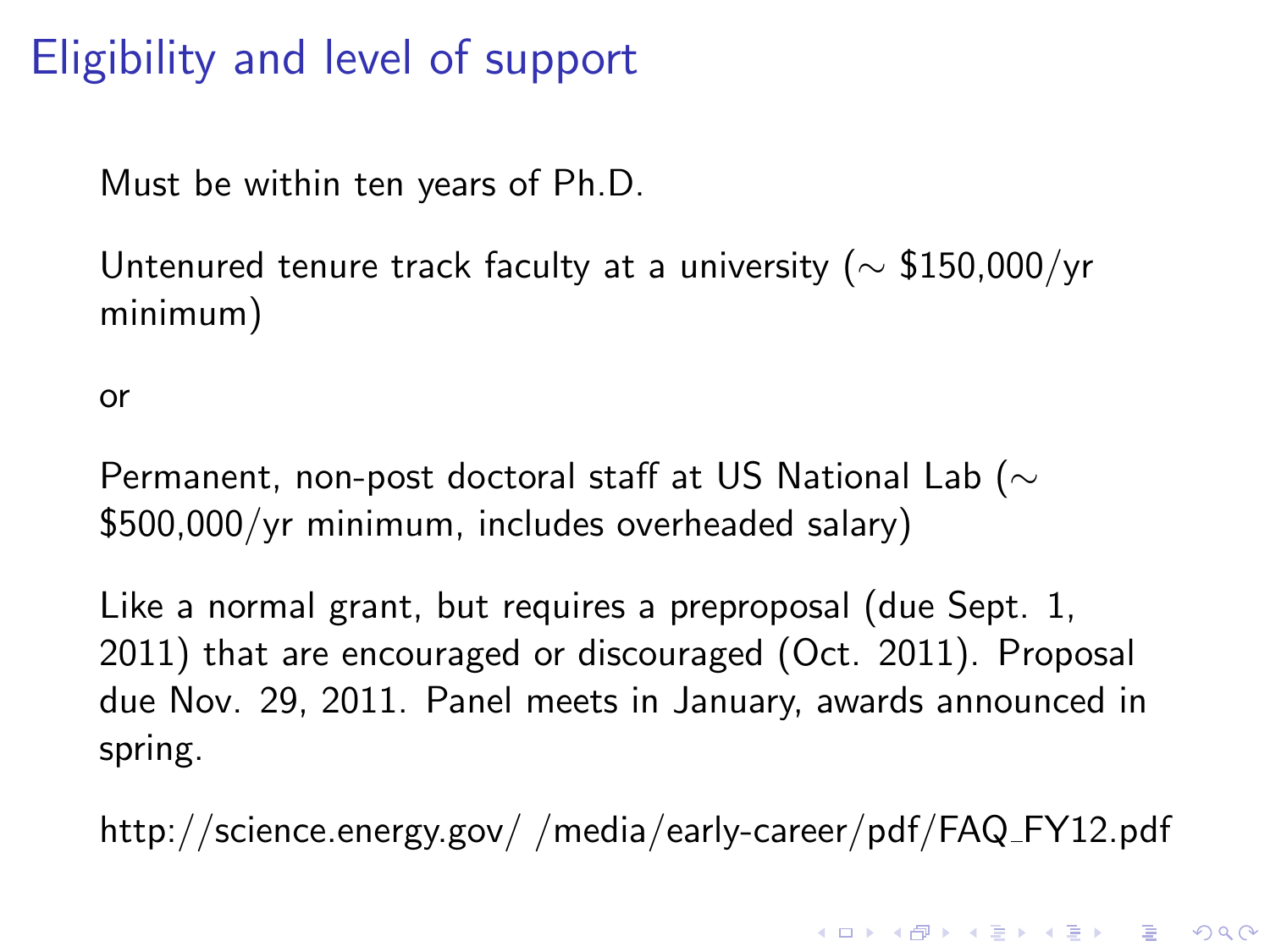# **History**

1978-2010 Outstanding Junior Investigator program, specific to HEP. 5-7 awards per year, occasionally also to lab staff (although may have been faculty with dual appointments).

c. 2009 Requirement for EC or OJI review to be added to existing grant imposed.

2010-Present Early Career award across Office of Science, eight to university faculty, five to lab researchers in 2011.

4 D > 4 P + 4 B + 4 B + B + 9 Q O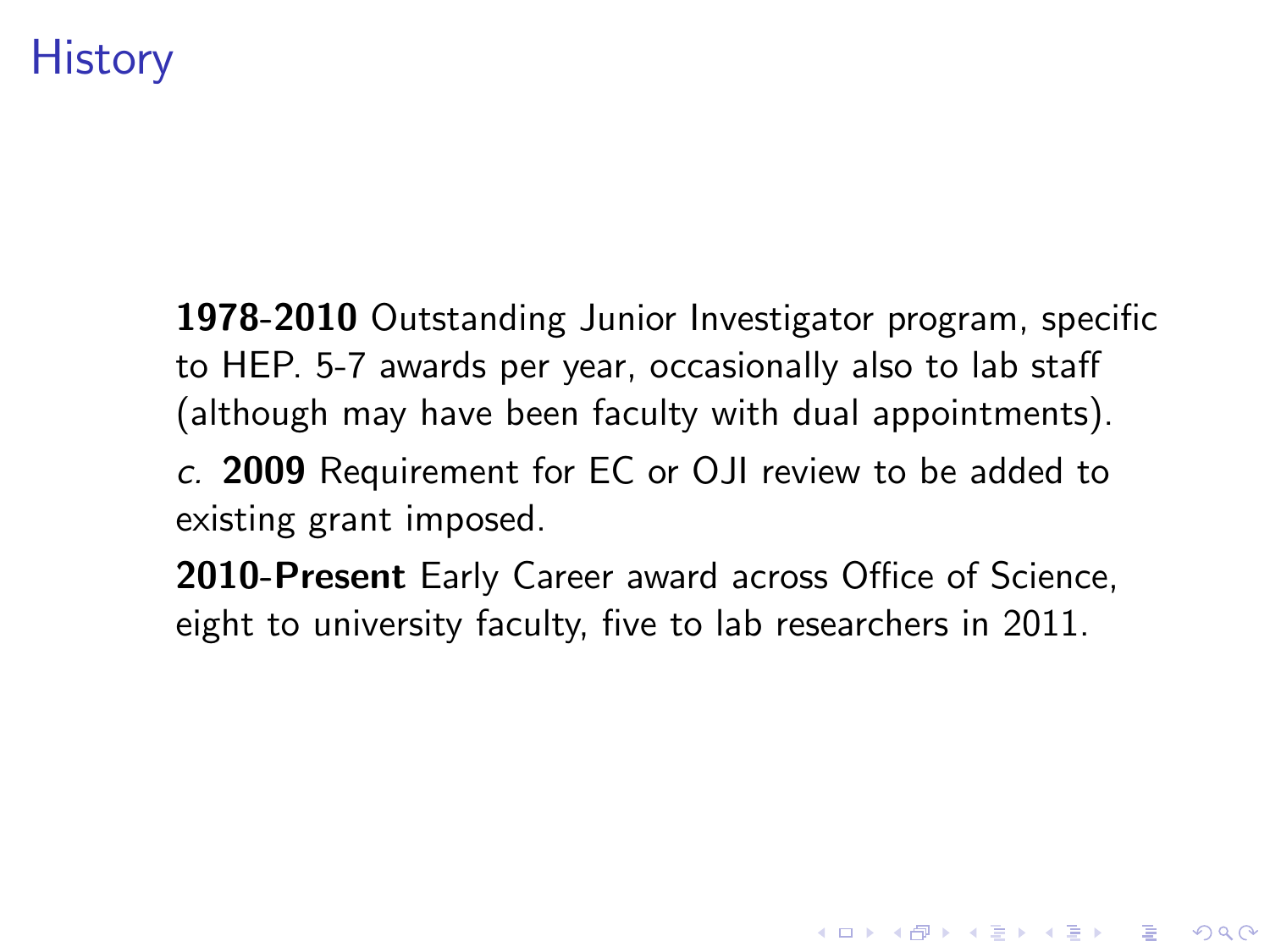# 2011 EC snapshot

 $\triangleright$  13 EC awards, 8 to universities, 5 to labs

K ロ ▶ K @ ▶ K 할 > K 할 > 1 할 > 1 이익어

- $\blacktriangleright$  4 to theorists
- $\triangleright$  3 to LHC (experimental)
- $\triangleright$  3 in cosmology/astronomy
- $\blacktriangleright$  2 in accelerator physics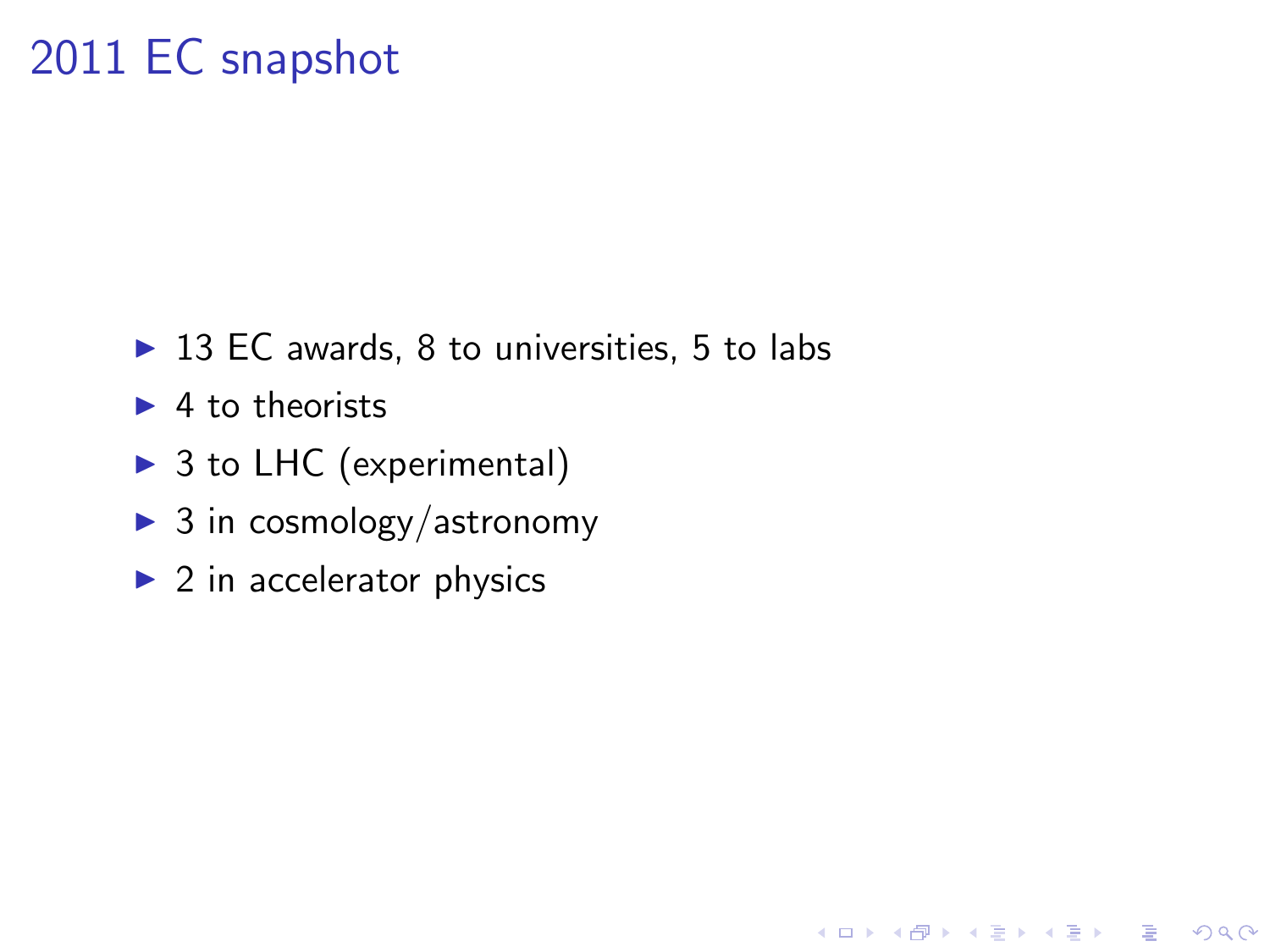#### Comments

The EC program appears to work and to have expanded somewhat from the OJI program. It seems to serve its purpose of moving new faculty/permanent staff into long term DOE support.

Some of have been on EC panels and these seem to be reasonable and work well.

Balance between various endeavors seems balanced, at least in 2011.

K ロ ▶ K @ ▶ K 할 > K 할 > 1 할 > 1 이익어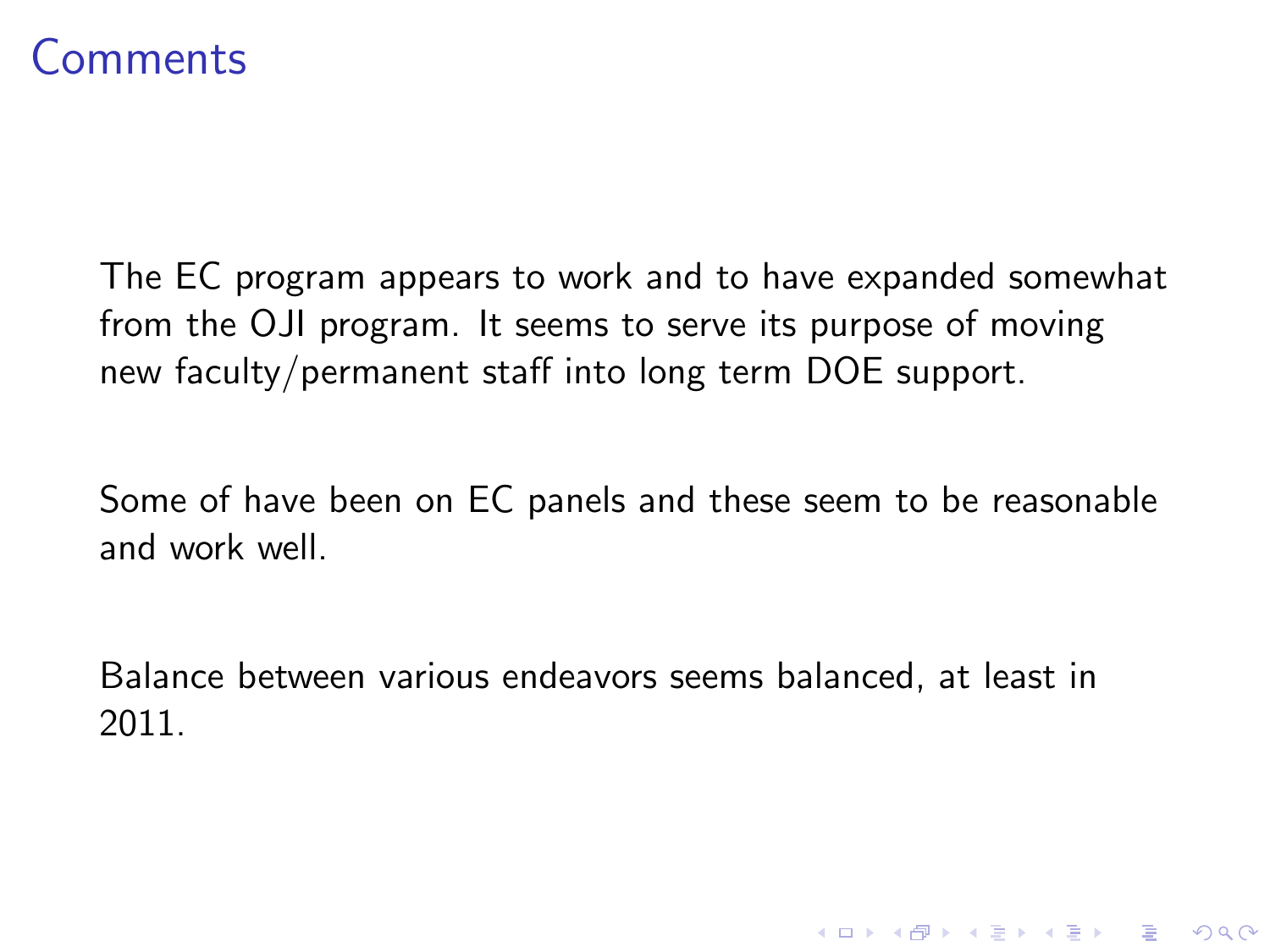## Questions for us to look into

- $\blacktriangleright$  There is a large difference between university minimum (\$150,000) and the lab minimum (\$500,000). Part of this is accounted for by overhead differences, but not all. Given the larger in place resources at a lab, is this difference justified?
- $\triangleright$  Most new faculty do not succeed with EC and move onto existing grants. Is this aspect working, i.e. is EC acting as a gatekeeper properly?
- $\triangleright$  What is the right balance between theory and experiment for the EC program? How is this balance managed?
- $\triangleright$  There is a big difference for faculty applying for an EC award if there is an existing DOE grant, i.e. if there are students and post docs in place. How should this be considered in the EC program?
- $\blacktriangleright$  How will EC work with respect to the new competitive review process?

4 D > 4 P + 4 B + 4 B + B + 9 Q O

 $\triangleright$  Are the pre-proposals really necessary?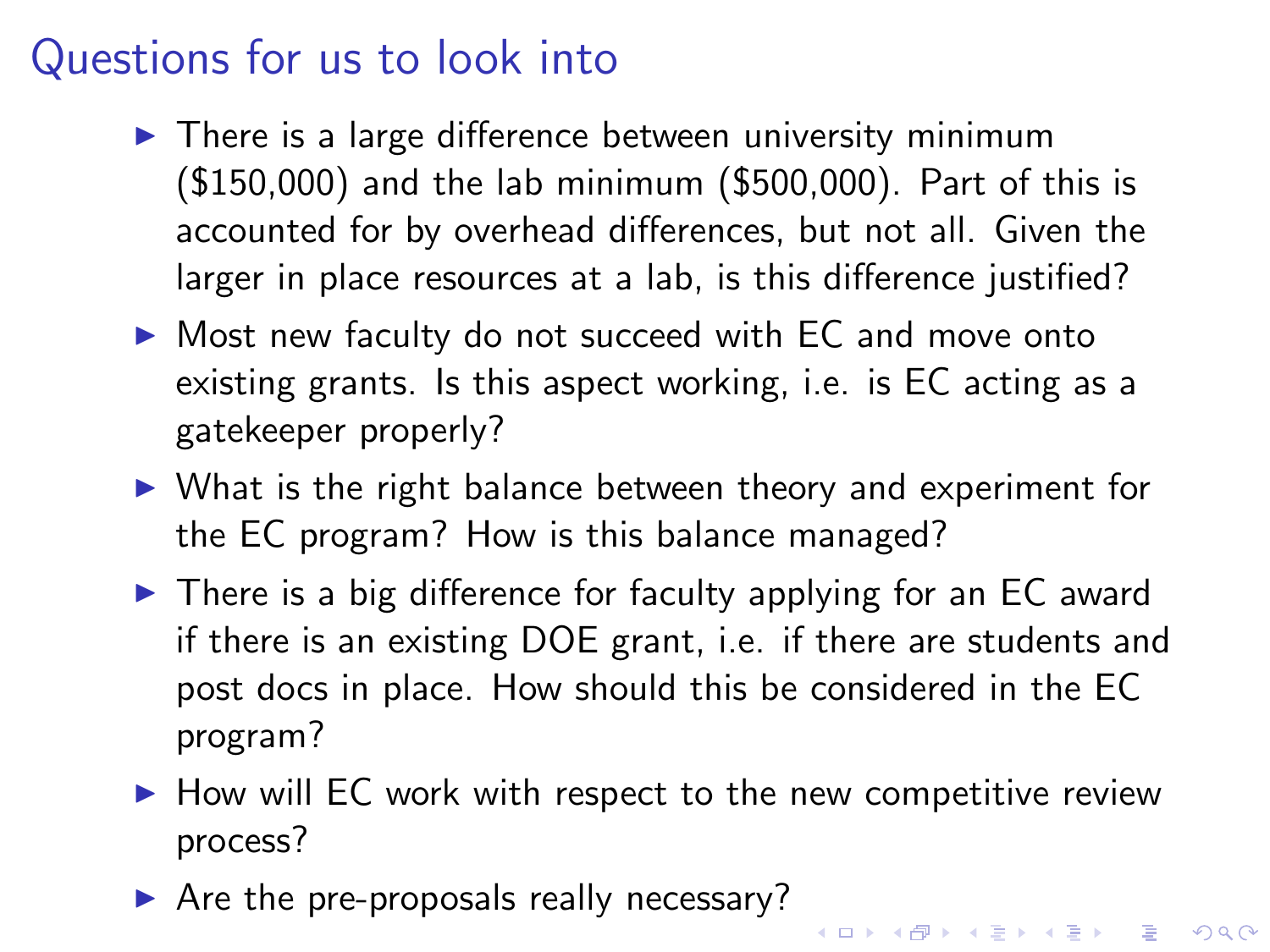Questions for us to look into (cont.)

 $\triangleright$  The EC is for untenured faculty and for permanent lab personnel. These are fundamentally different positions. Does this make sense?

K ロ ▶ K @ ▶ K 할 ▶ K 할 ▶ | 할 | © 9 Q @